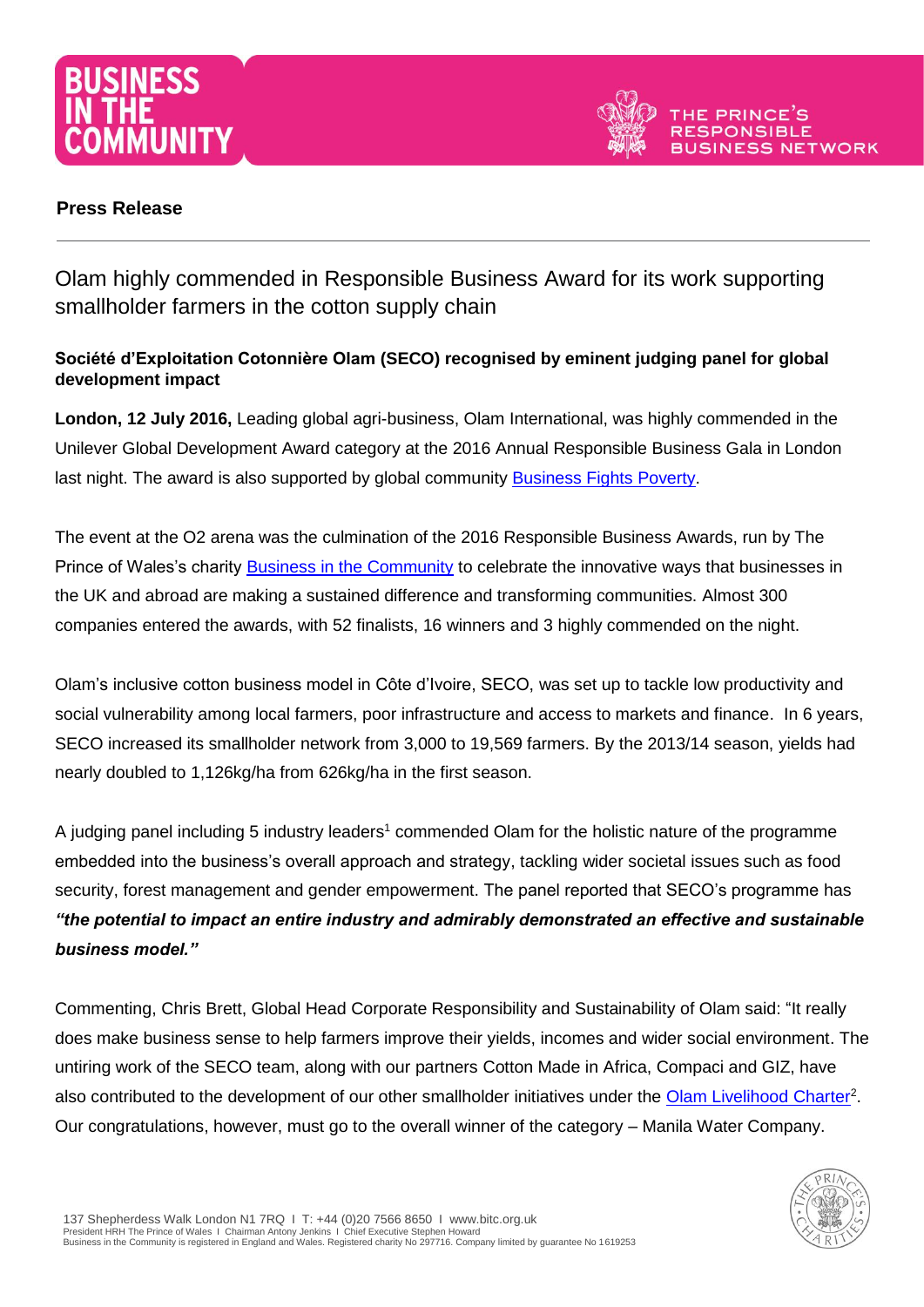

Access to clean, safe, affordable water is essential for all communities and we wish them the best in their future work."

Stephen Howard, Chief Executive, Business in the Community said:

"The Responsible Business Awards provide the proof that from the largest global multinational to the smallest local firm, business is a powerful force for good in society. This year we have seen some profound examples of what business can achieve when it puts responsibility at the heart of its operations. I congratulate Olam for the practical action it has taken to build a fairer world and more sustainable future."

Other finalists in the Unliever Global Development Award, supported by Business Fights Poverty, included:

- GSK (GlaxoSmithKline Plc) GSK-Save the Children partnership
- Pollinate Energy Pollinate Energy Business Model
- Primark Sustainable Cotton Programme
- GEEL Medical Services Delivering Dignity through Healthcare

To find out more about Olam's highly commended SECO programme, read [their story on BITC's website.](http://www.bitc.org.uk/our-resources/case-studies/olam-international-soci%C3%A9t%C3%A9-d%E2%80%99exploitation-cotonni%C3%A8re-olam-seco)

# -ENDS-

Issued on behalf of Olam International Limited by: Gong Communications, 1 Blandford Street, London, W1U 3DA

## **For further information, please contact:**

Olam Corporate Communications Nikki Barber, PR Manager, [nikki.barber@olamnet.com](mailto:nikki.barber@olamnet.com) Gong Communications Sarah Nicholas, Account Director, +44 207 935 4800, sarahn@gongcommunications.com

## **Notes to Editors**

**<sup>1</sup>**The Judging Panel included Unilever; Business Fights Poverty; RFO Youth Advisory Panel; Diageo; InterContinental Hotels Group and McCain Foods.

**<sup>2</sup>** The Olam Livelhood Charter 2015 report has just been released and can be viewed [here.](http://olamgroup.com/wp-content/uploads/2014/02/OLC-brochure-2015_screen.pdf)

## **About Olam International Limited**

Olam International is a leading agri-business operating across the value chain in 70 countries, supplying various products across 16 platforms to over 16.200 customers worldwide. From a direct sourcing and processing presence in most major producing countries, Olam has built a global leadership position in many of its businesses. Headquartered